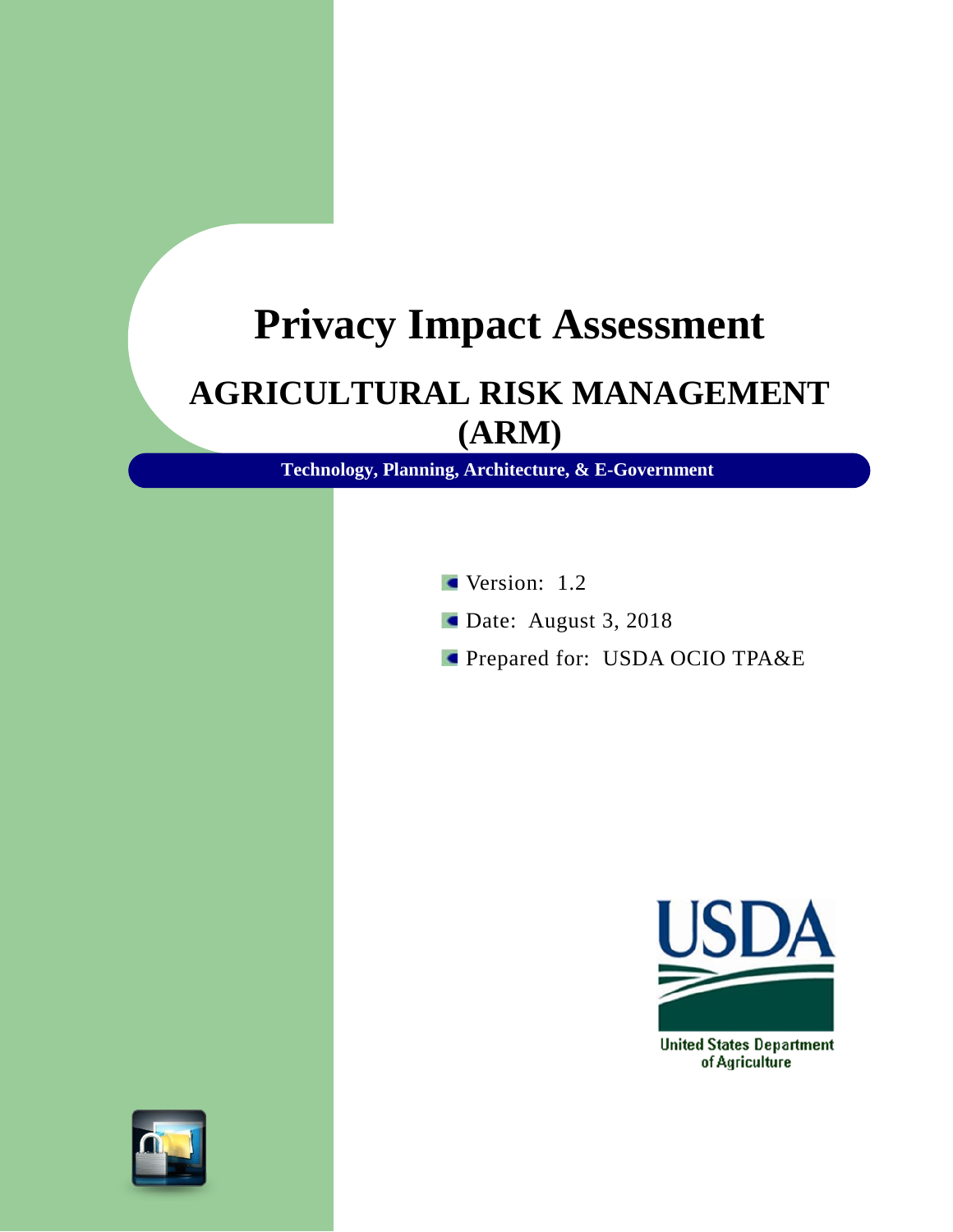

# **Privacy Impact Assessment for the**

### **AGRICULTURAL RISK MANAGEMENT (ARM)**

**August 3, 2018**

**Contact Point Nancy D. Matthews USDA APHIS 301-851-2059**

**Reviewing Official Tonya G. Woods APHIS Act Privacy Officer United States Department of Agriculture (301) 851-4076**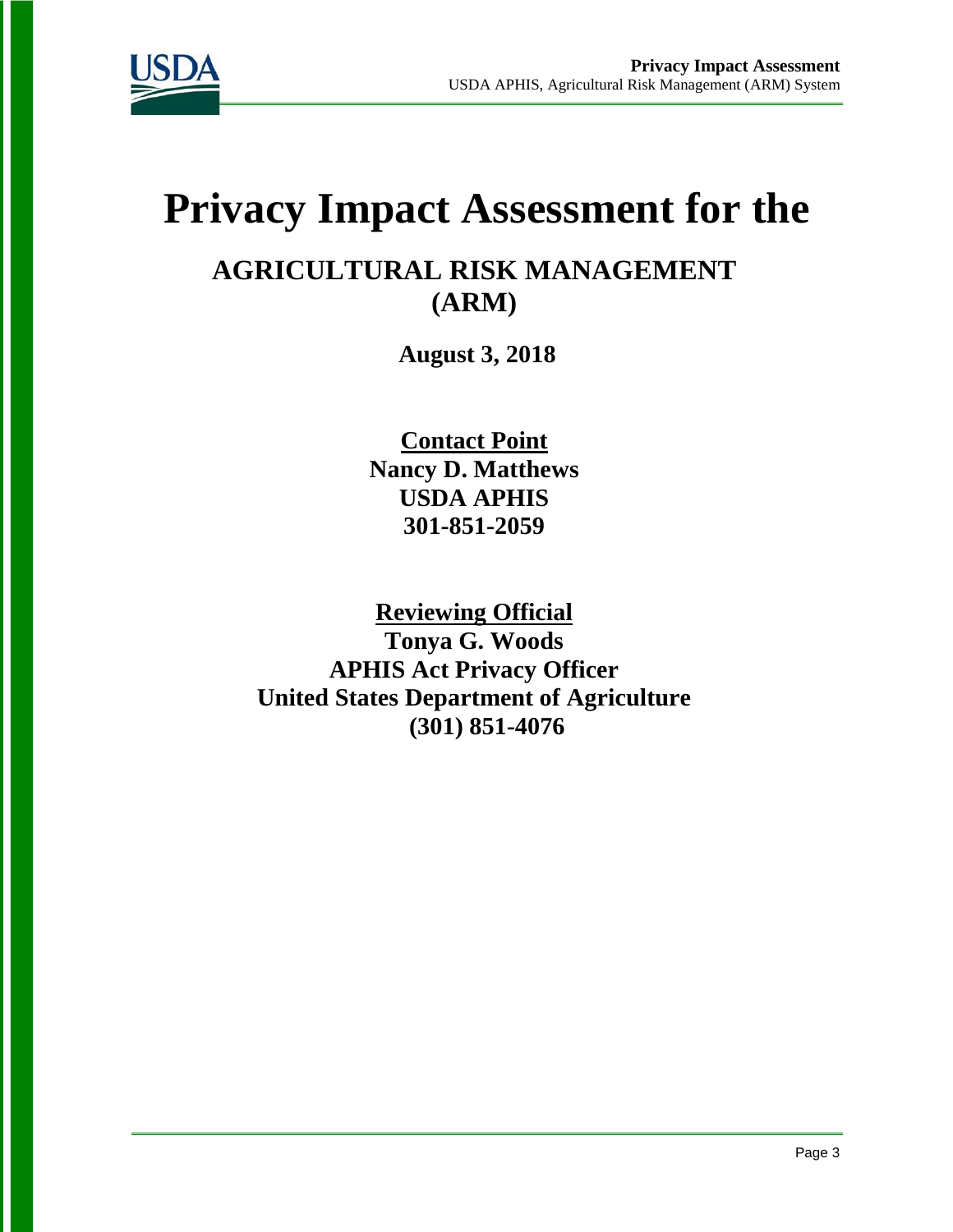

# **Abstract**

The Agricultural Risk Management ( $\land$ RM) System is a Web-based. Service-oriented system that will support the operational and analytical needs of USDA APHIS PPQ and the Department of Homeland Security (DHS) Bureau of Customs and Border Protection (CBP) Agricultural Quarantine Inspection (AQI) programs. It will also support the diagnostic and regulatory action needs of Federal and State domestic activities and Smuggling Interdiction and Trade Compliance (SlTC) activities focused on mitigating the risks associated with invasive species. The ARM System will replace the existing PPQ IT systems (in particular the Agricultural Quarantine Activity Systems {AQAS). The PIA is being conducted because the system will be collecting information from the public that is personally identifiable.

# **Overview**

The ARM System will support the capabilities for tracking, management and handling of inspections of agricultural imports into the United States. The major focus of the system is to target those imports that are likely to have pest(s) that introduce risk into the US agriculture. The functional categories under which data falls within the ARM system are Inspections, Diagnostics, Regulatory Action, and System Support. In support of the related USDA processes, The ARM System collects data resulting from the inspection of shipments and personnel at U.S. Ports of Entry. This information is collected primarily by Customs and Border Protection (CBP) officers and USDA PPQ inspectors. CBP conducts inspections at ports of entry, to include sea, air, and land border crossings. PPQ inspectors accomplish inspections at various Plant Inspection Stations around the country. Inspection data includes information about the inspection location, shipper, origin and destination of the shipment, the shipment mode of transportation, commodity data, and inspected persons data. If pests are detected, information is collected concerning the identification of the pest. Diagnostic requests may be initiated leading to a final identification of the intercepted pest, as well as a determination on the corrective action necessary (such as treatment, destruction, or reexport.).

Domestic diagnostic requests come from USDA Smuggling Interdiction and Trade Compliance (SITC) inspections where pests are intercepted from within the U.S. and passed to ARM for identification support.

Where violations are determined, notifications will be prepared and sent to permit holders, importers, or brokers. Appropriate information is collected in the ARM System to prepare these notices.

Numerous administration and reference data tables are maintained to support lookup and selection of data where needed within the ARM System. This includes taxonomic, commodity, and shipper/consignee information. Also, user role data is maintained to control user access to functionality and data.

Section 1.0 Characterization of the Information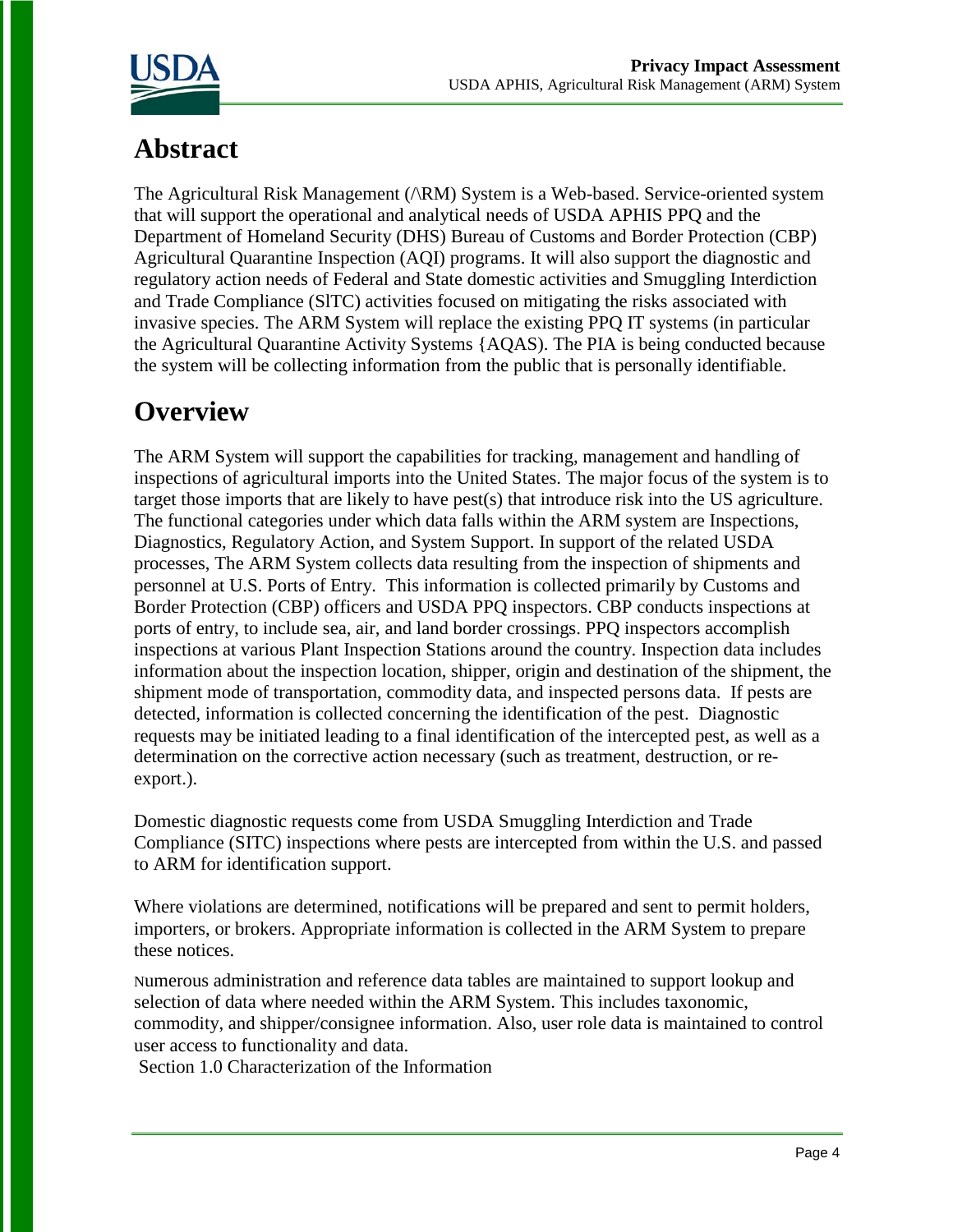

The following questions are intended to define the scope of the information requested and/or collected as well as reasons for its collection as part of the program, system, rule, or technology being developed.

### **1.1 What information is collected, used, disseminated, or maintained in the system?**

- Business location and address information
- Business Point of Contact Name
- Shipment and commodity information from shipping documents and invoices
- Name and address information from mail envelopes and labels
- Acknowledgment of notifications of violations
- Data submitted by persons entering the U.S and filling out customs and USDA forms

### **1.2 What are the sources of the information in the system?**

- Shipment and inspection data is input by CBP and USDA PPQ inspectors based on data collected from inspection worksheets
- Pest diagnostic data input and treatment recommendations made by USDA employees
- Taxonomic data imported from ITIS (one-time import)
- Commodity data collected from shipment documents and invoices provided by shippers

### **1.3 Why is the information being collected, used, disseminated, or maintained?**

- Collect, communicate, and analyze inspection data for shipments. conveyances, and personnel arriving in the U.S.
- Issuing legal notices and non-compliance with regulations

### **1.4 How is the information collected?**

Information is collected electronically by ARM. Brokers use the Automated Broker Interface (ABI) to enter shipment information which is then sent to the CBP Automated Commercial Environment (ACE). CBP Agricultural Specialists input inspection information from shipment bills of laden or invoices into ACE and this information is electronically transferred to ARM.

#### **1.5 How will the information be checked for accuracy?**

Address data will be verified through comparison to addresses previously entered data in ARM. Data collected from user supplied data will be scrutinized by CBP officers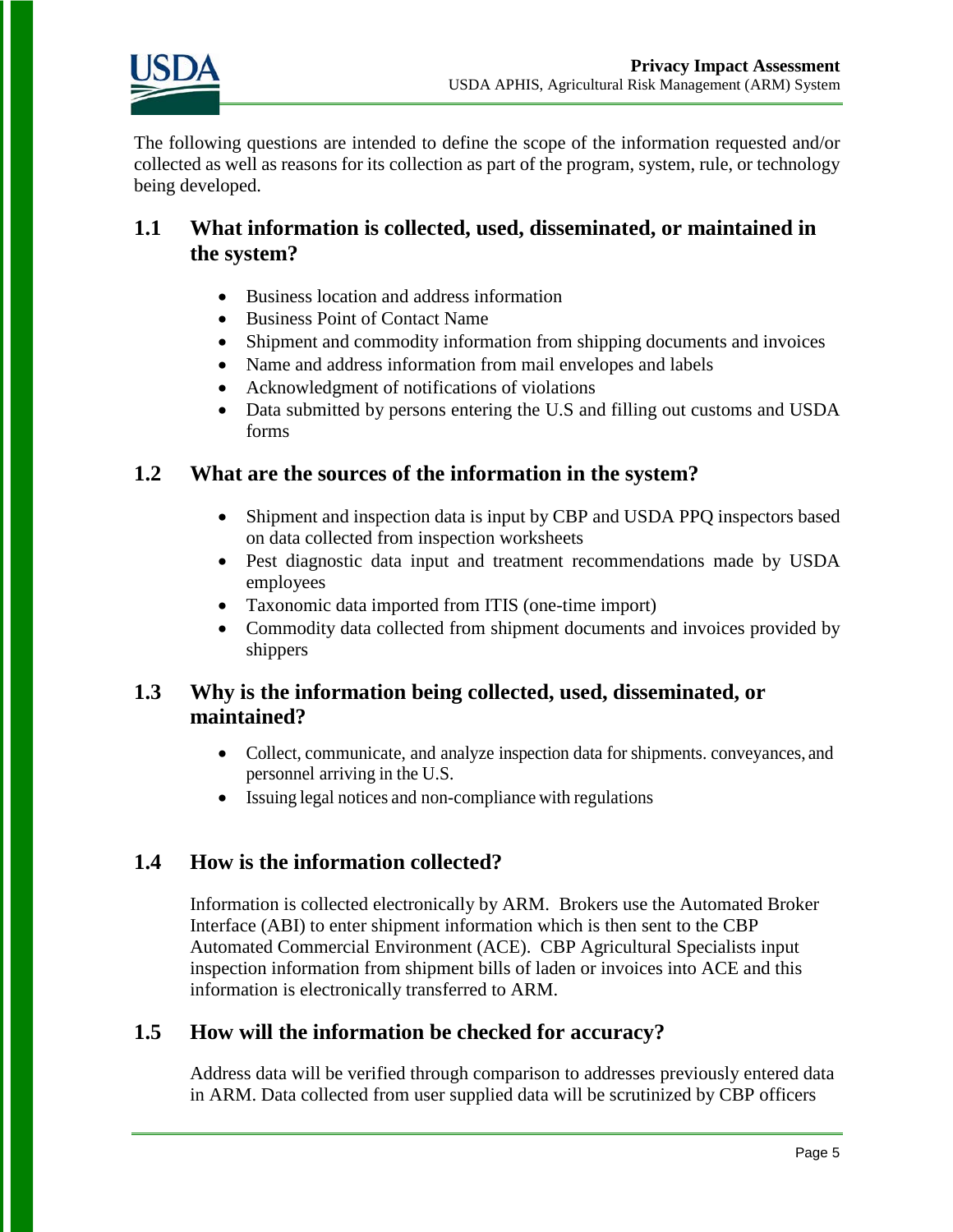

and USDA inspectors. Organizational names will be compared to existing data in ARM.

#### **1.6 What specific legal authorities, arrangements, and/or agreements defined the collection of information?**

The Plant Protection Act, 7 U.S.C. § 7701 -7772 and 7 U.S.C. ~ 7781-7786; Honey Bee Act, 7 U.S.C. § 281-286; and the Animal Health Protection Act, 7 U.S.C. §8301- 8321. POAM 21572 has been created to address the SORN deficiency.

### **1.7 Privacy Impact Analysis: Given the amount and type of data collected, discuss the privacy risks identified and how they were mitigated.**

Access to data is based on roles assigned on a need to know premise. Role-based security and access rights are implemented to protect the confidentiality of information. Role-based security includes the use of USDA e-Authentication services, which provides user authentication. User roles are granted through web-oftrust mechanisms in place.

### **Section 2.0 Uses of the Information**

The following questions are intended to delineate clearly the use of information and the accuracy of the data being used.

#### **2.1 Describe all the uses of information.**

- Shipment and inspection data is used to validate and verify that all shipments are in compliance with trade regulations.
- Pest diagnostic data is used to determine if shipments require treatments and to make recommendations regarding the type of treatment that may be required.
- Taxonomic data is used to collect, communicate, and analyze inspection data for shipments, conveyances, and personnel arriving in the U.S., and for issuing legal notices and non-compliance with regulations. In addition, the information will be used for trend analysis and agricultural risk assessment support.

### **2.2 What types of tools are used to analyze data and what type of data may be produced?**

Business Intelligence (BI) tools are used to generate reports, trends, and graphs.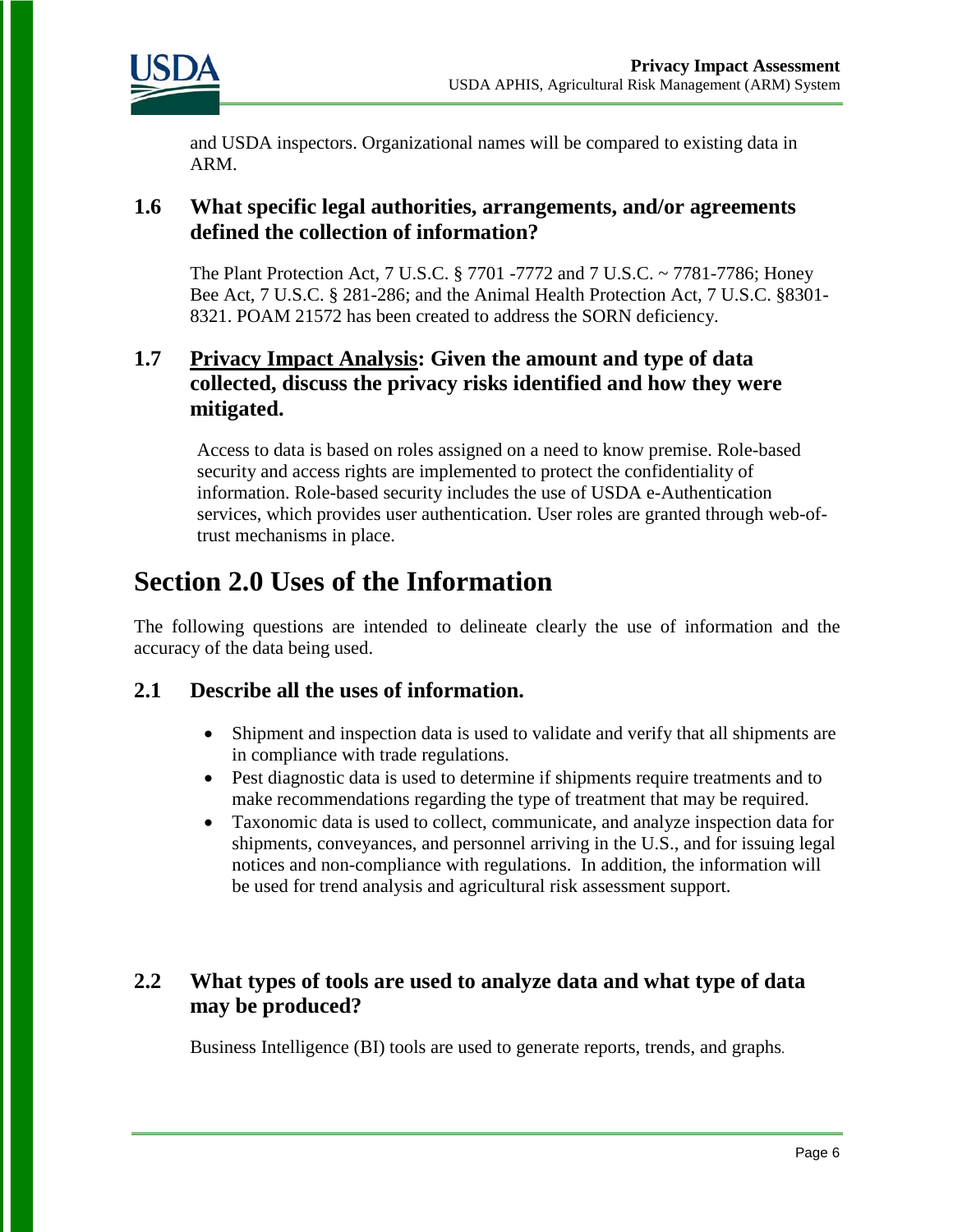

### **2.3 If the system uses commercial or publicly available data please explain why and how it is used.**

Commercial or publically available shipping data is used to identify shipments of regulated imported commodities.

### **2.4 Privacy Impact Analysis: Describe any types of controls that may be in place to ensure that information is handled in accordance with the above described uses.**

Access to data is based on roles assigned on a need to know premise. Role-based security and access rights are implemented to protect the confidentiality information. Role-based security includes the use of USDA e-Authentication services, which provides user authentication. User roles are granted through web-of-trust mechanisms in place.

SSL encryption is used to protect data being transferred over the wire. System credentials which support access control are protected using strong one-way hash. System credentials are obscured while users input their credentials to access the system.

### **Section 3.0 Retention**

The following questions are intended to outline how long information will be retained after the initial collection.

### **3.1 How long is information retained?**

APHIS will maintain records indefinitely while the records schedule is awaiting approval. This qualifier is supported under 36 CFR 120.18.

### **3.2 Has the retention period been approved by the component records officer and the National Archives and Records Administration (NARA)?**

A retention period has not been formally established for data at this time. We are working with the APHIS records management officer to establish a data retention schedule.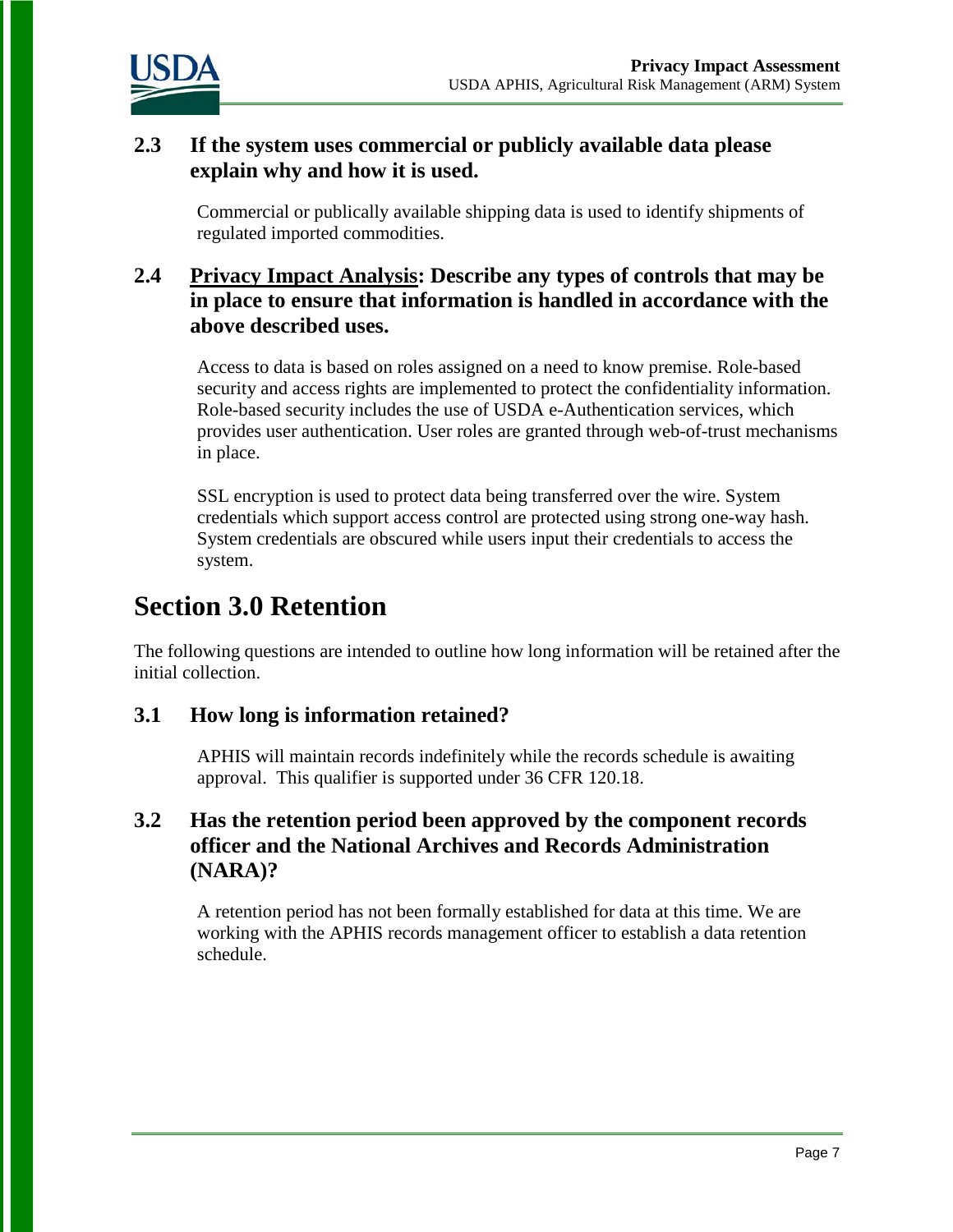

### **3.3 Privacy Impact Analysis: Please discuss the risks associated with the length of time data is retained and how those risks are mitigated.**

There is minimal risk associated with the length of time data is retained. The main risk is the availability of the information and the length of lime it would take for users to perform data mining activities due to the breadth of data.

## **Section 4.0 Internal Sharing and Disclosure**

The following questions are intended to define the scope of sharing within the United States Department of Agriculture.

**4.1 With which internal organization(s) is the information shared, what information is shared and for what purpose?** 

N/A

**4.2 How is the information transmitted or disclosed?** 

N/A

**4.3 Privacy Impact Analysis: Considering the extent of internal information sharing, discuss the privacy risks associated with the sharing and how they were mitigated.** 

N/A

## **Section 5.0 External Sharing and Disclosure**

The following questions are intended to define the content, scope, and authority for information sharing external to USDA which includes Federal, state and local government, and the private sector.

### **5.1 With which external organization(s) is the information shared, what information is shared, and for what purpose?**

Data will be shared with DHS CBP. CBP will input inspection results and communicate the results to USDA and prepare non-compliance notifications. Reports and trends will be shared with CBP for staffing purposes and to allow for DHS to make risk-based decisions about the admissibility of certain commodities from other countries and their transfer within the U.S.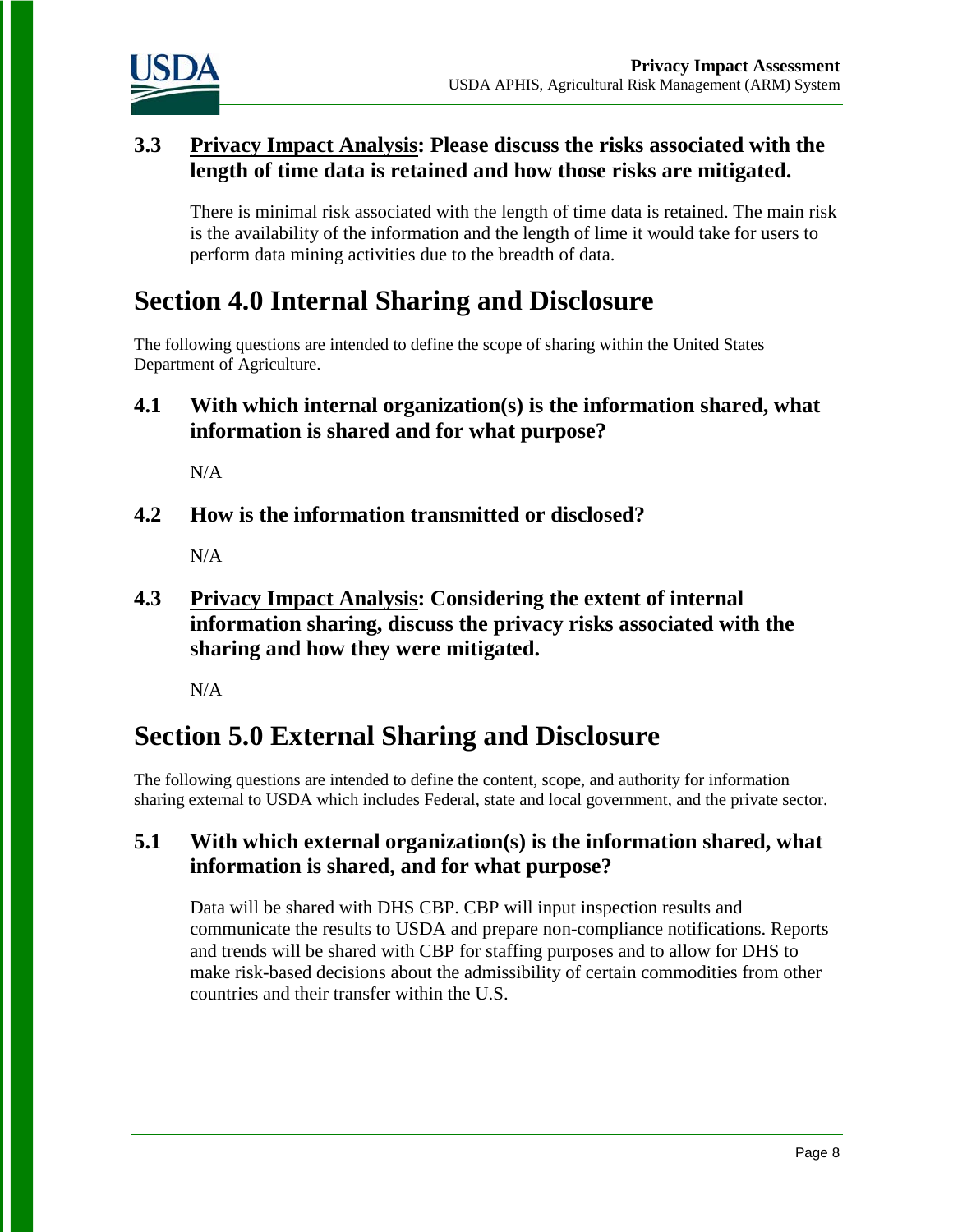

**5.2 Is the sharing of personally identifiable information outside the Department compatible with the original collection? If so, is it covered by an appropriate routine use in a SORN? If so, please describe. If not, please describe under what legal mechanism the program or system is allowed to share the personally identifiable information outside of USDA.** 

Yes. It is not currently covered under a SORN but POAM 27762 has been created to address this deficiency. Sharing of personally identifiable information (PII) outside the Department is compatible with the original authorities and reasons for data collection only if the sharing of such data is associated with Departments and Agencies who share or act on behalf of USDA APHIS regulatory and legal authorities. These include The Plant Protection Act, 7 U.S.C. § 7701-7772 and 7 U.S.C. § 7781-7786; Honey Bee Act, 7 U.S.C. § 281-286; and The Animal Health Protection Act, 7 U.S.C. §8301- 8321

### **5.3 How is the information shared outside the Department and what security measures safeguard its transmission?**

The information is shared electronically with the following security measures for safeguarding transmissions. The information exchange is encrypted using FIPS 140-2; AES-256 encryption algorithms over the DHS Extranet configured with IPSEC encrypted tunnels.

### **5.4 Privacy Impact Analysis: Given the external sharing, explain the privacy risks identified and describe how they were mitigated.**

Data in the system is accessible to authorized ARM users, managers, system administrators, database administrators, and other employees with appropriate access rights. Not all data will be accessible by any user; functionality and access will be determined and controlled by user roles and an access matrix that is controlled by PPQ management.

Likewise, DHS Customs and Border Protection (CBP) inspectors will also have access to the data in this system. Access will be controlled in the same way as for USDA users; through eAuth accounts and ARM System user roles applied to an access matrix.

Access to data is based on roles assigned on a need to know premise. Role-based security and access rights are implemented to protect the confidentiality of information. Role-based security includes the use of USDA e-Authentication services, which provides user authentication. User roles are granted through web of trust mechanisms in place.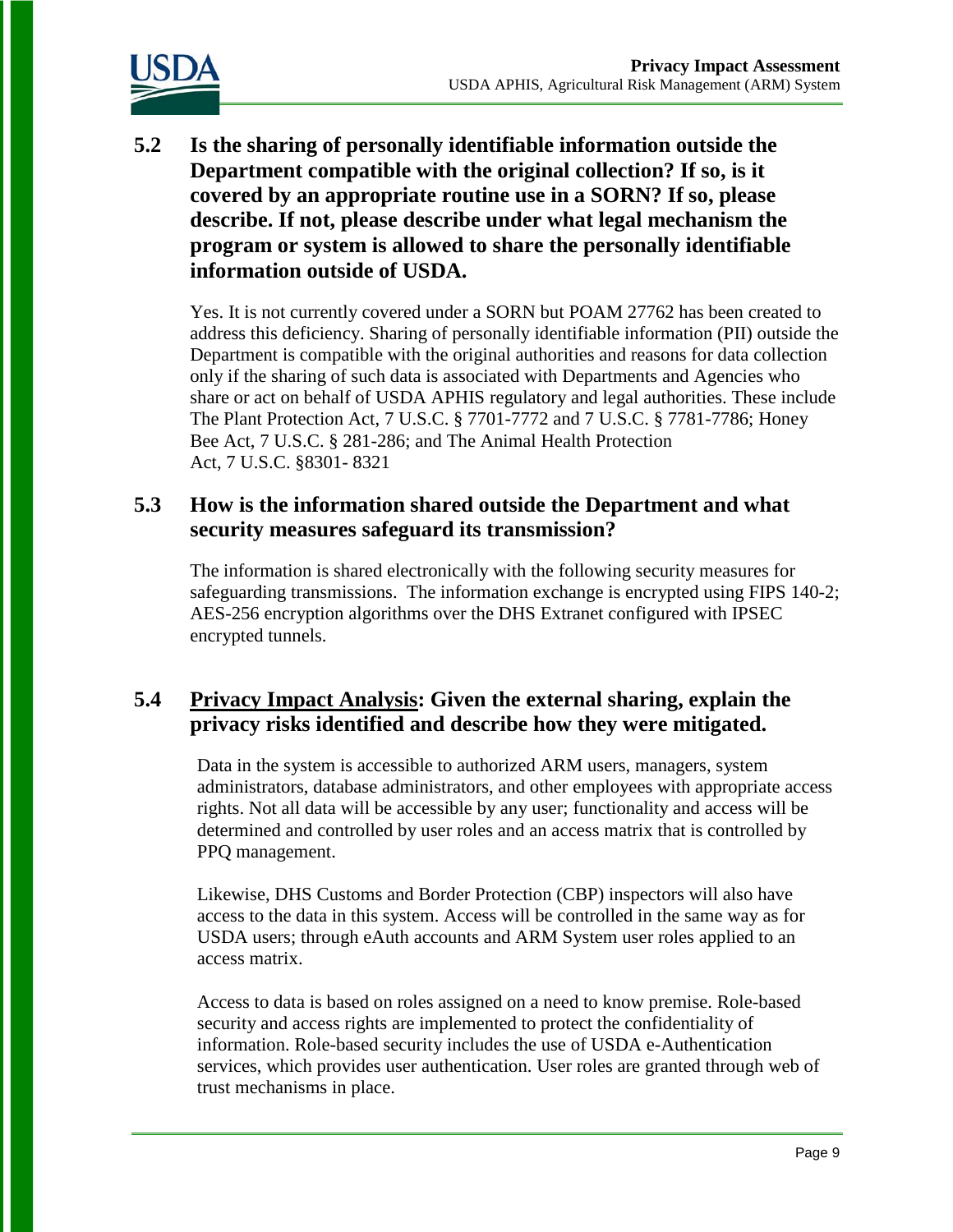

# **Section 6.0 Notice**

The following questions are directed at notice to the individual of the scope of information collected, the right to consent to uses of said information, and the right to decline to provide information.

### **6.1 Was notice provided to the individual prior to collection of information?**

APHIS will be issuing a new System of records Notice (SORN) in conjunction with this PIA. Notice is also provided through the publication of this PIA on the Internet. Additionally, USDA has set up a web site to provide an additional location to view published PIA's http://www.usdagov/wps/portal/usda/usdahome?navid=PRIVACY\_ POLICY\_ES.

### **6.2 Do individuals have the opportunity and/or right to decline to provide information?**

Generally, the decision to enter into the U.S. or import goods/merchandise into the United States is within the discretion of the individual or company. However, United States law requires persons seeking to enter the US or to import regulated items to provide sufficient information to allow USDA APHIS to determine whether the individual poses a risk or to determine whether the imported goods/merchandise pose an agriculture or natural resource risk to the country.

### **6.3 Do individuals have the right to consent to particular uses of the information? If so, how does the individual exercise the right?**

Because the submission of information is required for persons seeking to enter the US or the import regulated items, restrictions on APHIS use and sharing information is limited to the legal requirements set forth in the Privacy Act, Trade secrets Act, and the uses of published System of Records Notifications (SORN). Individuals or companies do not have the right to consent to the particular use of the information collected in ARM. As for the use of the information, once it is presented to APHIS in an importation or individual entry, the individual or companies no longer retain rights respecting their consent to the use of the information.

### **6.4 Privacy Impact Analysis: Describe how notice is provided to individuals, and how the risks associated with individuals being unaware of the collection are mitigated.**

As mentioned in 6.1 of this section, APHIS will be issuing a new System of Records Notice (SORN) in conjunction with this PIA. Notice is also provided through the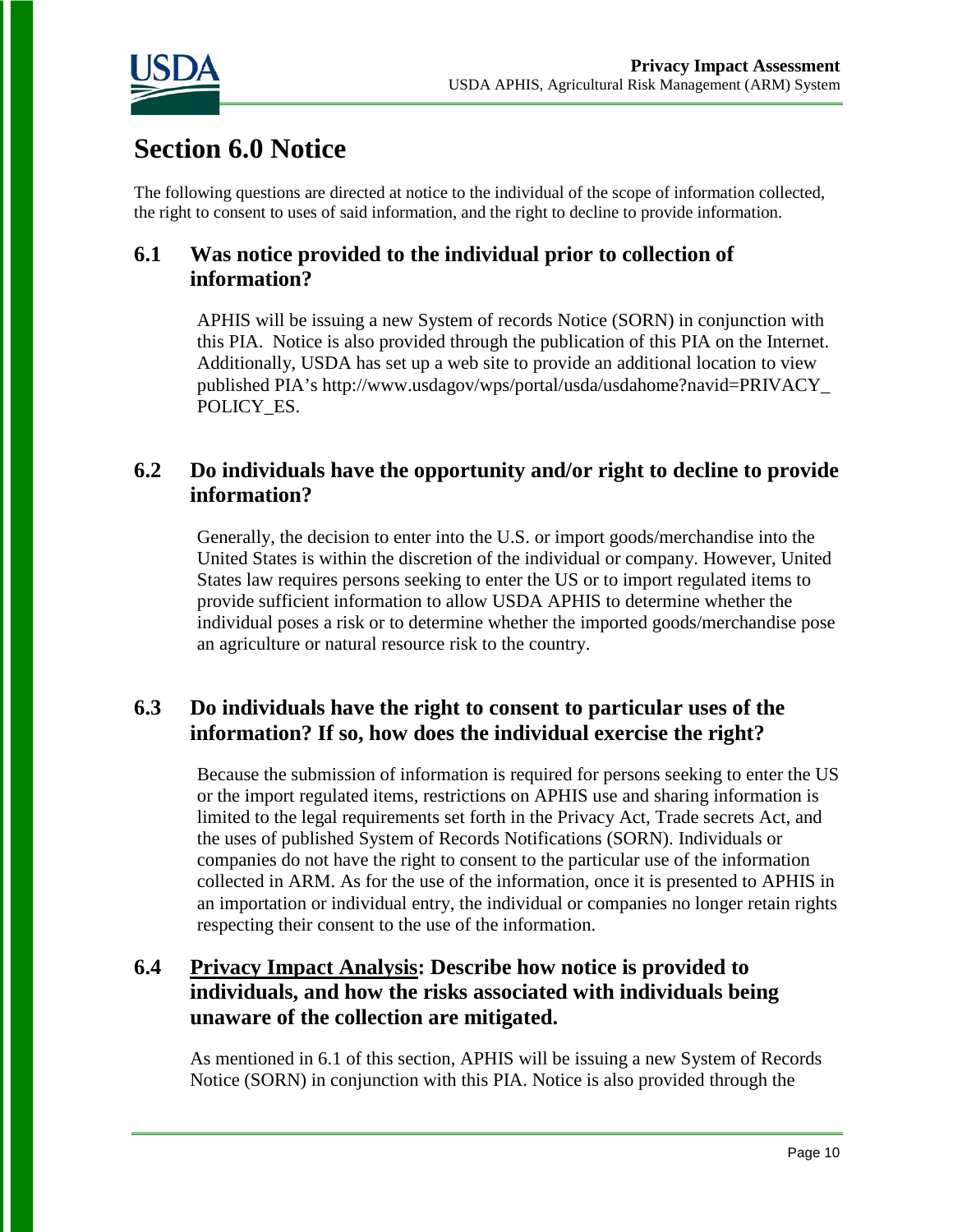

publication of this PIA on the Internet. Additionally USDA has set up a web site to provide an additional opportunity to view published PIA's [http://www.usda.gov/wps/portal/usda/usdahome?navid=PRIVACY\\_POLICY\\_ES.](http://www.usda.gov/wps/portal/usda/usdahome?navid=PRIVACY_POLICY_ES)

### **Section 7.0 Access, Redress and Correction**

The following questions are directed at an individual's ability to ensure the accuracy of the information collected about them.

### **7.1 What are the procedures that allow individuals to gain access to their information?**

Procedures for individuals to gain access to data maintained in ARM would be covered by the respective SORN for this system. In addition, the freedom of information act (FOIA) (5U.S.C 522) provides a means of access to the information for all individuals, irrespective of the individual's status under the privacy act.

Under FOIA, certain records may be withheld in whole or in part from the requester if they fall within one of nine FOIA exemptions. Six of these exemptions most often form the basis for the withholding of information by APHIS:

Exemption 2: Protects certain records related solely to APHIS' internal rules and practices.

- Exemption 3: Protects information that is prohibited from disclosure by other laws.
- Exemption 4: Protects trade secrets and confidential commercial or financial Information.
- Exemption S: Protects certain inter-agency and intra-agency communications.
- Exemption 6: Protects information about individuals in personnel, medical, and similar files when disclosure would constitute a clearly unwarranted invasion of privacy.
- Exemption 7: Protects records or information compiled for law enforcement purposes when disclosure (A) could reasonably be expected to interfere with enforcement proceedings; (B) would deprive a person of a right to a fair trial or an impartial adjudication; (C) could reasonably be expected to constitute an unwarranted invasion of personal privacy: (D) could reasonably be expected to disclose the identity of a confidential source; (E) would disclose techniques and procedures for law enforcement investigations or prosecutions, or would disclose guidelines for law enforcement investigations or prosecutions, if such disclosure could reasonably be expected to risk circumvention of the law; or (F) could reasonably be expected to endanger the life or physical safety of an individual.

### **7.2 What are the procedures for correcting inaccurate or erroneous information?**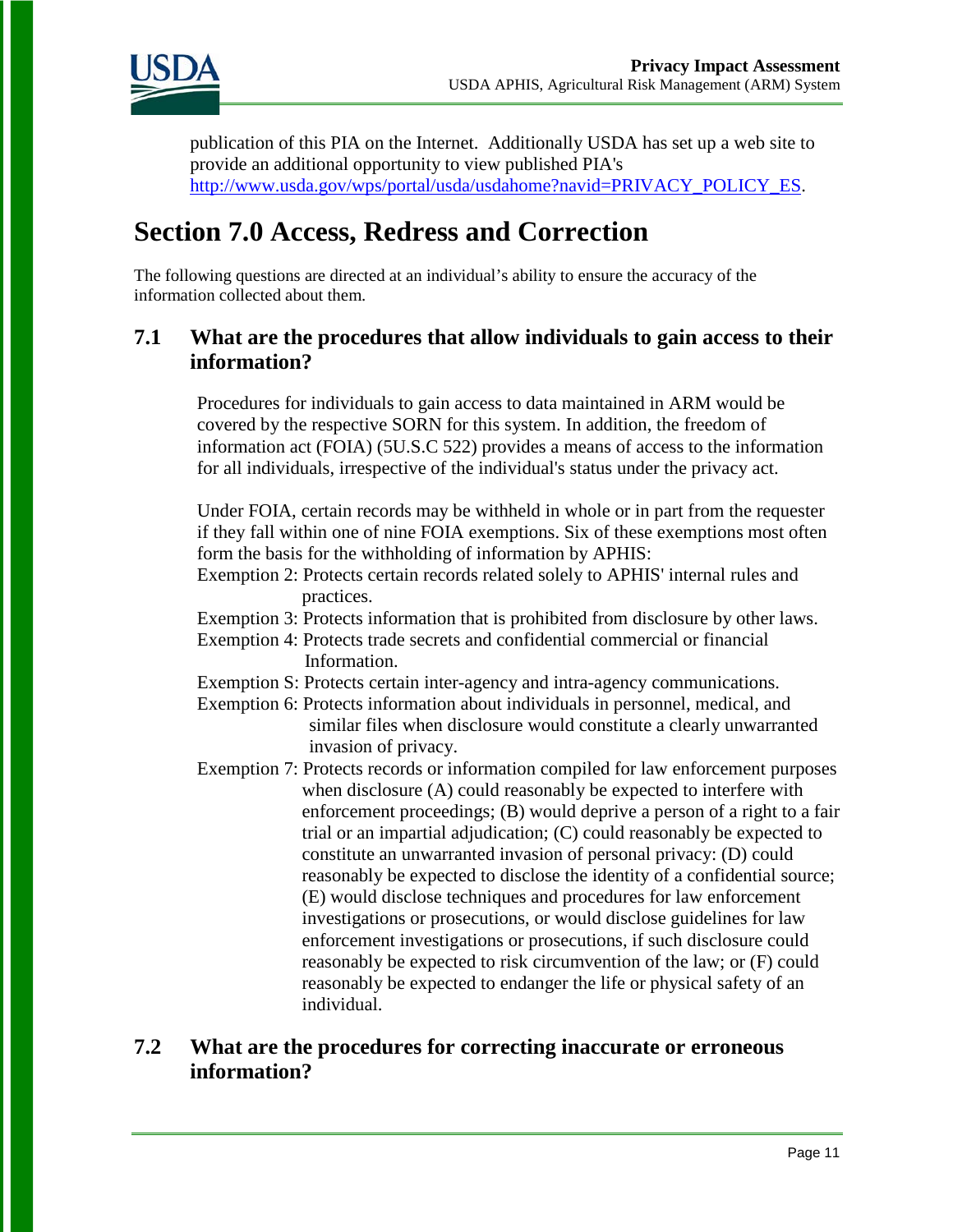

Any individual who wishes to request correction or amendment of any record pertaining to him or her contained in a system of records maintained by an agency shall submit that request in writing in accordance with the instructions set forth in the system notice for that system of records. The Privacy Act requires agencies maintaining personal information about individuals to keep accurate, relevant, timely, and complete files. If individuals believe ARM contains incorrect information and should be amended, they may contact the agency directly to request a change.

### **7.3 How are individuals notified of the procedures for correcting their information?**

Publication of the Systems of Records Notification (SORN) provides information on access and amending information collected in ARM. The agency also provides the public with information via publically accessible web sites. For example the FOIA Reading Room can be accessed at the following we address: http://www.aphis.usdagov/foialfoia\_reading\_room.shtml.

### **7.4 If no formal redress is provided, what alternatives are available to the individual?**

Redress is provided.

### **7.5 Privacy Impact Analysis: Please discuss the privacy risks associated with the redress available to individuals and how those risks are mitigated.**

As noted in 7.1 of this section, individuals may seek access to information collected in ARM pursuant to FOIA, and as a matter of APHIS policy, redress may be requested directly from the agency.

### **Section 8.0 Technical Access and Security**

The following questions are intended to describe technical safeguards and security measures.

### **8.1 What procedures are in place to determine which users may access the system and are they documented?**

Access to data is based on roles assigned on a need to know premise. Role-based security and access rights are implemented to protect the confidentiality of information. Role-based security includes the use of USDA e-Authentication services,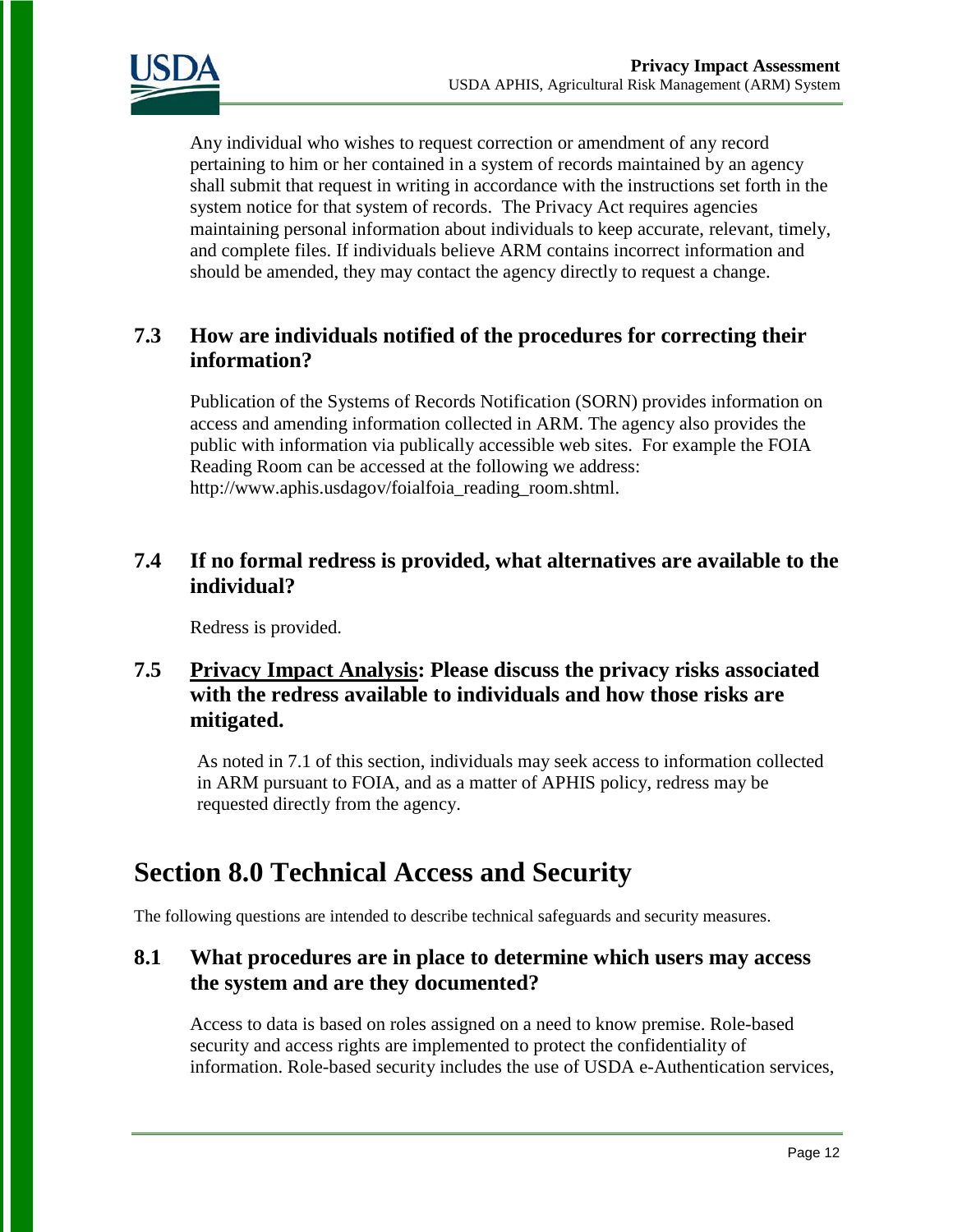

which provides user authentication. User roles are granted through web-of-trust mechanisms in place.

#### **8.2 Will Department contractors have access to the system?**

Yes

### **8.3 Describe what privacy training is provided to users either generally or specifically relevant to the program or system?**

APHIS requires all system users to take privacy and cybersecurity on an annual basis. The records are stored electronically for verification purposes.

### **8.4 Has Certification & Accreditation been completed for the system or systems supporting the program?**

Authority to Operate was granted on 25 August 2015.

### **8.5 What auditing measures and technical safeguards are in place to prevent misuse of data?**

ARM utilizes robust authentication and authorization via USDA e-Authentication, physical access control, firewalls (access control), and intrusion detection systems prevent unauthorized access and misuse of data. ARM utilizes audit trails to track data inserts and edits for all major data elements and tables within the system.

### **8.6 Privacy Impact Analysis: Given the sensitivity and scope of the information collected, as well as any information sharing conducted on the system, what privacy risks were identified and how do the security controls mitigate them?**

Auditing is enabled at the database and web application level which creates logs which detail objects accessed by users. Role-based access controls are enabled to provide least privilege. Secure Socket Layer (SSL) is used to protect data being transferred over the wire. System credentials which support system access control are protected using strong one-way hash. Passwords are obscured while users input their credentials to access the system.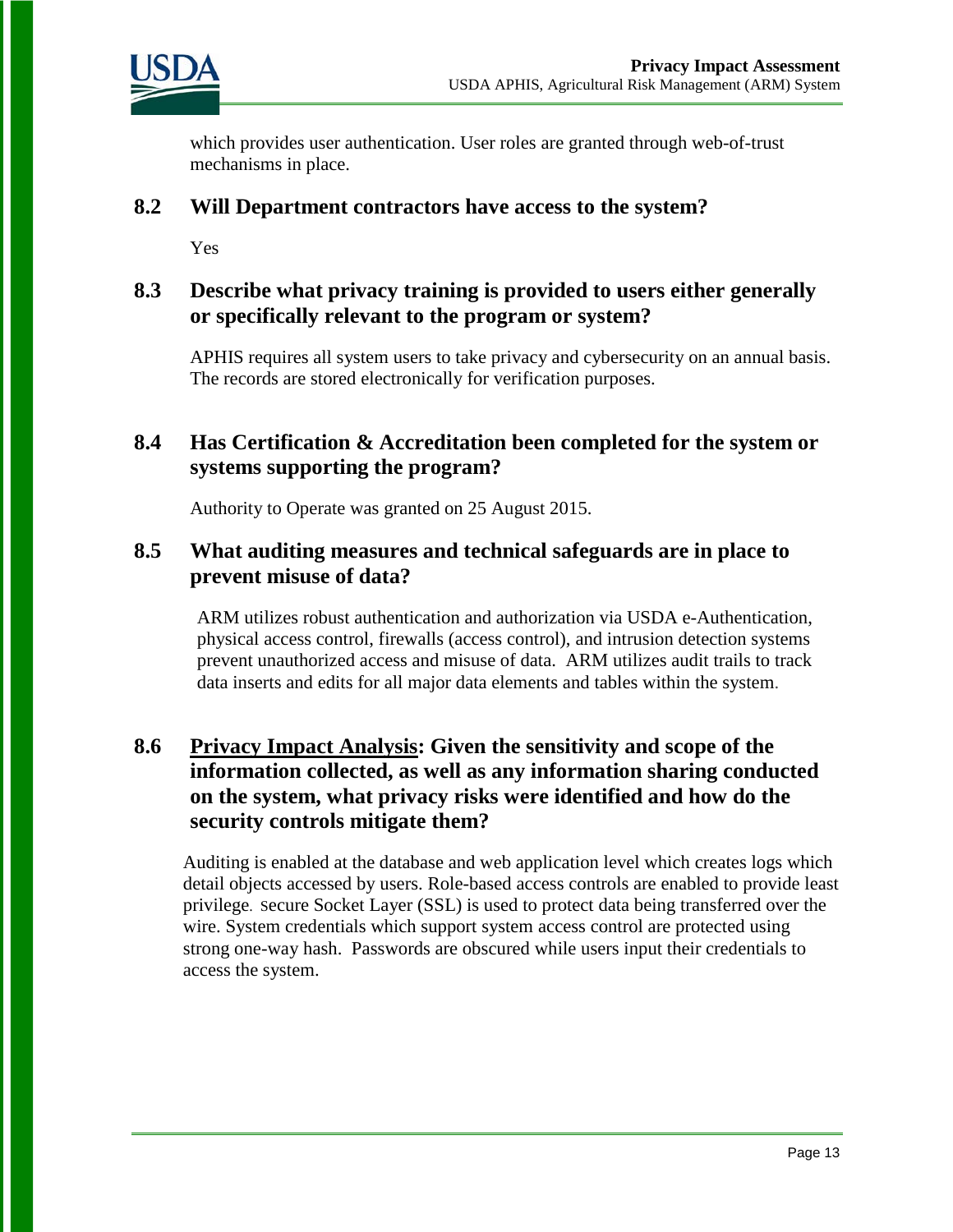

# **Section 9.0 Technology**

The following questions are directed at critically analyzing the selection process for any technologies utilized by the system, including system hardware and other technology.

### **9.1 What type of project is the program or system?**

ARM is a web-based application that supports the operational and analytical needs of USDA APHIS PPQ and the Department of Homeland Security (DHS) Bureau of Customs and Border Protection (CBP) Agricultural Quarantine Inspection (AQI) programs.

### **9.2 Does the project employ technology which may raise privacy concerns? If so please discuss their implementation.**

No, integrity, privacy, and security are reviewed in accordance with APHIS IT security and privacy policy, and are reflective of the successful transition through certification and accreditation, and investment management processes.

### **Section 10.0 Third Party Websites/Applications**

The following questions are directed at critically analyzing the privacy impact of using third party websites and/or applications.

**10.1 Has the System Owner (SO) and/or Information Systems Security Program Manager (ISSPM) reviewed Office of Management and Budget (OMB) memorandums M-10-22 "Guidance for Online Use of Web Measurement and Customization Technology" and M-10-23 "Guidance for Agency Use of Third-Party Websites and Applications"?**

Yes

**10.2 What is the specific purpose of the agency's use of 3rd party websites and/or applications?**

N/A

**10.3 What personally identifiable information (PII) will become available through the agency's use of 3rd party websites and/or applications.**

N/A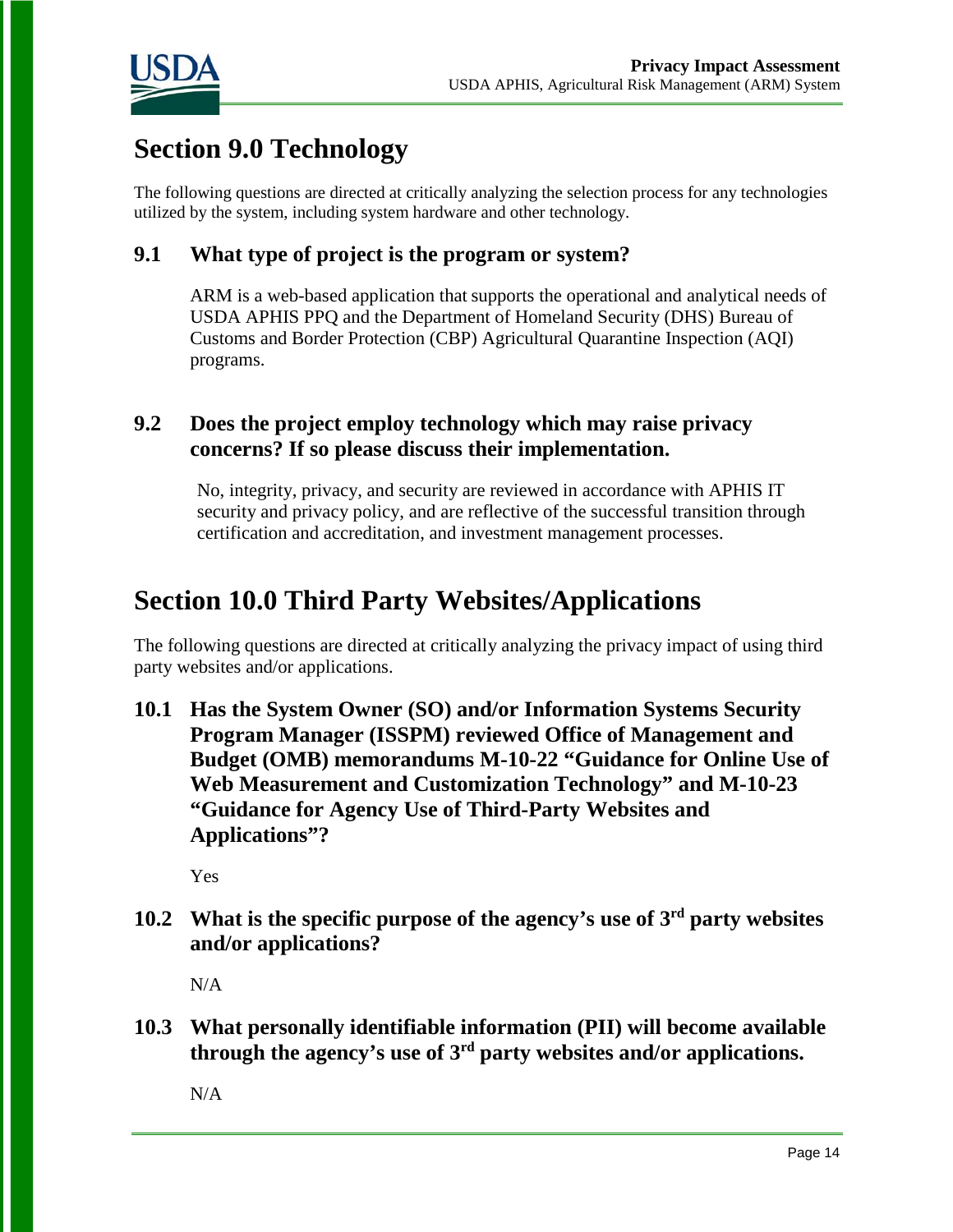

**10.4 How will the PII that becomes available through the agency's use of 3rd party websites and/or applications be used?**

 $N/A$ 

**10.5 How will the PII that becomes available through the agency's use of 3rd party websites and/or applications be maintained and secured?**

 $N/A$ 

**10.6 Is the PII that becomes available through the agency's use of 3rd party websites and/or applications purged periodically?** 

N/A

**10.7 Who will have access to PII that becomes available through the agency's use of 3rd party websites and/or applications?**

N/A

**10.8 With whom will the PII that becomes available through the agency's use of 3rd party websites and/or applications be shared - either internally or externally?**

N/A

**10.9 Will the activities involving the PII that becomes available through the agency's use of 3rd party websites and/or applications require either the creation or modification of a system of records notice (SORN)?**

N/A

**10.10 Does the system use web measurement and customization technology?**

N/A

**10.11 Does the system allow users to either decline to opt-in or decide to opt-out of all uses of web measurement and customization technology?**

N/A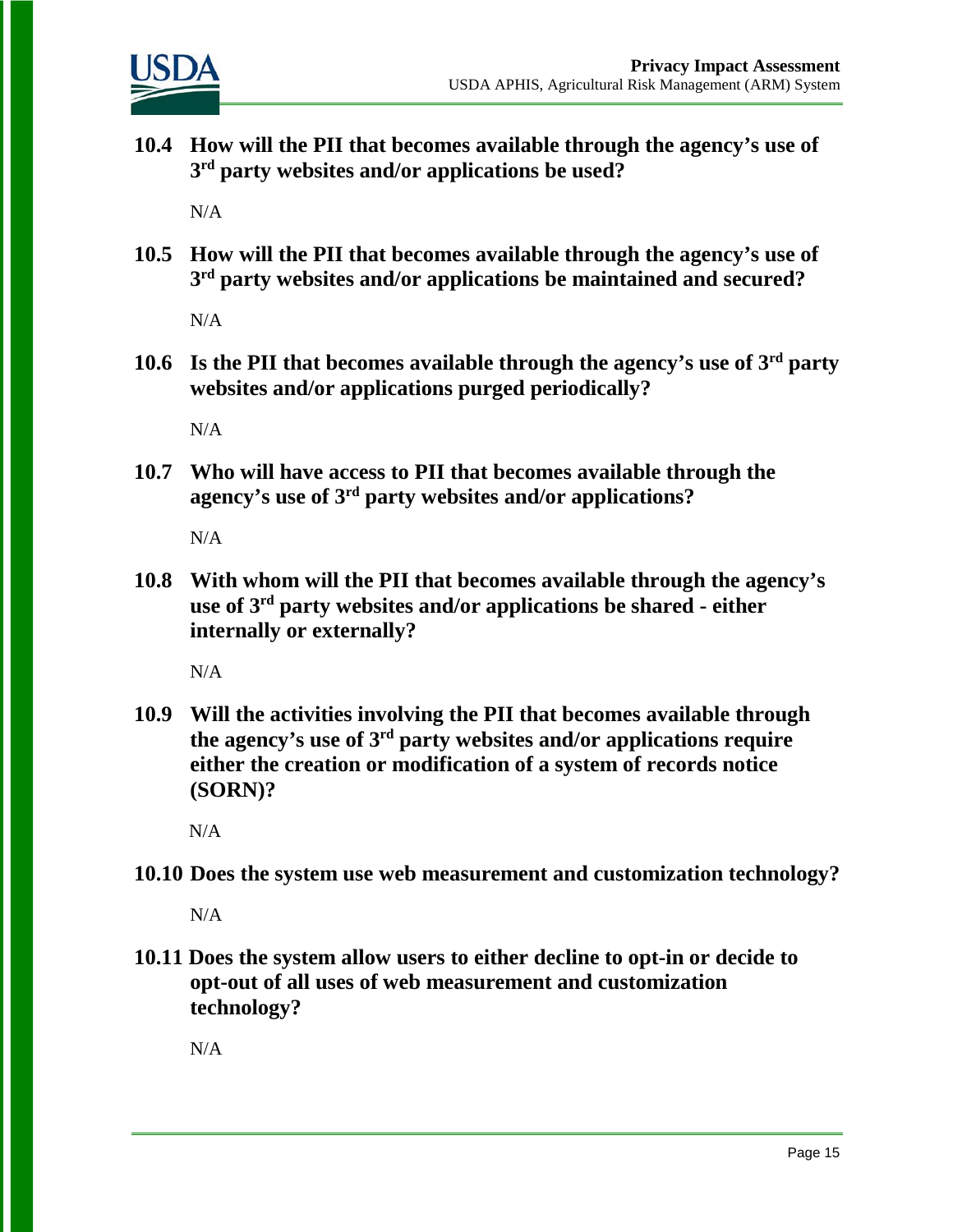

**10.12 Privacy Impact Analysis: Given the amount and type of PII that becomes available through the agency's use of 3rd party websites and/or applications, discuss the privacy risks identified and how they were mitigated.** 

N/A